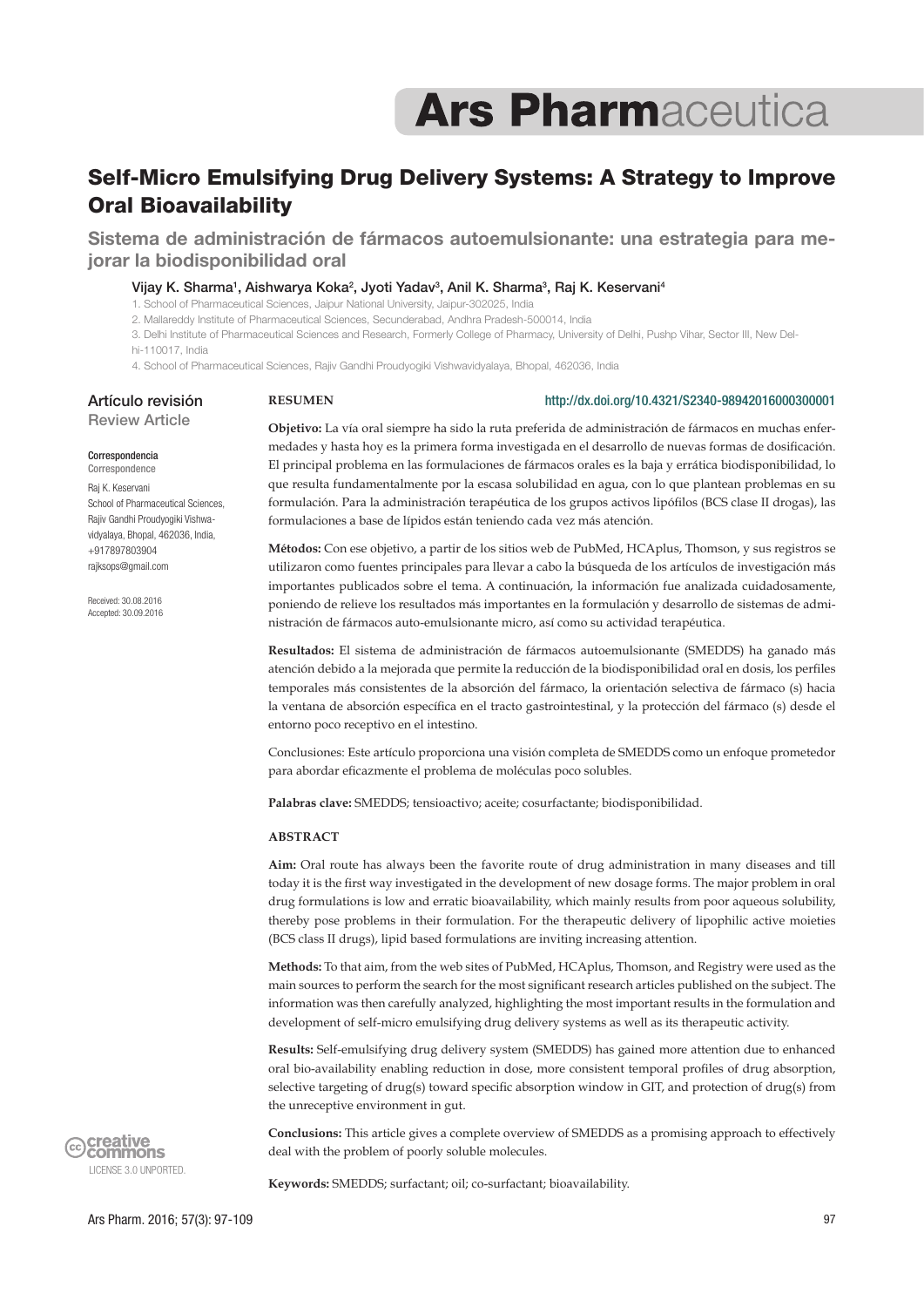# **INTRODUCTION TO LIPID-BASED FORMULA-TIONS**

Successful oral delivery of drugs has always remained a challenge to the drug delivery field, since approximately 40% of the new drug candidates have poor water solubility, and thus oral delivery is frequently associated with implications of low bioavailability. Many approaches have been meticulously explored to improve the oral bioavailability of such drugs including particle size reduction (micronization or nanosizing), complexation with cyclodextrins, salt formation, solubilization based on cosolvents, surfactants, etc. Modification of the physicochemical properties, such as by salt formation and particle size reduction of the drug may improve the dissolution rate of the drug but these methods are not always practical, for example, salt formation of neutral compounds is not feasible. Moreover, the salts of weak acid and weak base may convert back to their original acid or base forms and lead to aggregation in the gastrointestinal tract. Particle size reduction may lead to build up of static charges, present handling difficulties and is not desirable where poor wettability are experienced for very fine powders. To overcome these limitations, various other formulation strategies have been attempted such as use of cyclodextrins, nanoparticles, solid dispersions and permeation enhancers. Indeed, in some selected cases, these approaches have been successful.<sup>1</sup> Of late lipid-based formulations have attracted great deal of attention to improve the oral bioavailability of poorly water soluble drugs. In fact, the most favored approach is to incorporate lipophilic drugs into inert lipid vehicles such as oils, surfactant dispersions, micro emulsions, self-emulsifying formulations, self-micro emulsifying formulations, and liposomes. This could lead to increased solubilisation with concomitant modification of their pharmacokinetic profiles, leading to increase in therapeutic efficacy.<sup>1</sup>

Lipid based formulations offer a wide variety of formulations like solutions, suspensions, solid dispersions and selfmicro emulsifying drug delivery systems (SMEDDS).<sup>2</sup> The SMEDDS have attracted considerable interest after commercial success of immunosuppressive agent cyclosporine A (Neoral®) and the two HIV protease inhibitor ritonavir (Norvir®) and saquinavir (Fortovase®). Self- emulsifying formulations comprise isotropic mixtures of natural or synthetic oils with lipophilic or hydrophilic surfactants and co-solvents which spontaneously emulsify when exposed to the fluids of the gastrointestinal tract (GIT) to form oilin-water emulsion or micro emulsion. The SMEDDS offer following advantages:

- Thermodynamic steadiness.<sup>3</sup>
- Enhanced solubilization of bioactive substances.<sup>3</sup>
- Improvement in oral bioavailability by increasing solubility and efficient drug transport.<sup>3</sup>
- Improved patient compliance.
- Reduced dosing frequency.
- Ease of manufacture and scale-up as compare to other lipid dosage forms.<sup>4</sup>
- Reduction in inter-subject and intra-subject variability and food effects.3, 4
- Ability to deliver active biomolecules including peptides that are sensitive towards enzymatic hydrolysis in GIT.<sup>3</sup>
- No influence of lipid digestion process unlike the other lipid-based drug delivery systems.<sup>5,6</sup>
- When polymer is incorporated in composition of SMEDDS it gives prolonged release of medicament.

The lipidic systems provide the abovementioned merits, however, this suffers from pit falls as under: 3,4

- 1. Lack of good predicative in vitro models for assessment of the formulations.
- 2. This in vitro model needs further development and validation before its strength can be evaluated.
- 3. Further development will be based on in vitro in vivo correlations and therefore different prototype lipid based formulations needs to be developed and tested in vivo in a suitable animal model.
- 4. Another is chemical instabilities of drugs and high surfactant concentrations in formulations (approximately 30-60%) which irritate GIT.

#### **Classification System for Lipid Formulations**

The lipid formulation classification system was first introduced in 2000 and the extra 'type' of formulation was added in 2006.<sup>7</sup>

Type I - These systems shows poor initial aqueous dispersion and require digestion by pancreatic lipase/co-lipase in GIT to produce more amphiphilic lipid digestion products and promote drug transfer into the colloidal aqueous phase. These are a good option for drugs having sufficient solubility in oils. Valproic acid has been formulated in soft gelatine capsules containing corn oil as lipidic component.<sup>7</sup>

Type II - Type II lipid formulations constitute SEDDS. Self-emulsification is generally obtained at surfactant content above  $25\%$  (w/w). These formulations provide the advantage of overcoming the slow dissolution step typically observed with solid dosage forms and as described above generate large interfacial areas which in turn allows efficient partitioning of drug between oil droplets and the aqueous phase from where absorption occurs. 7,8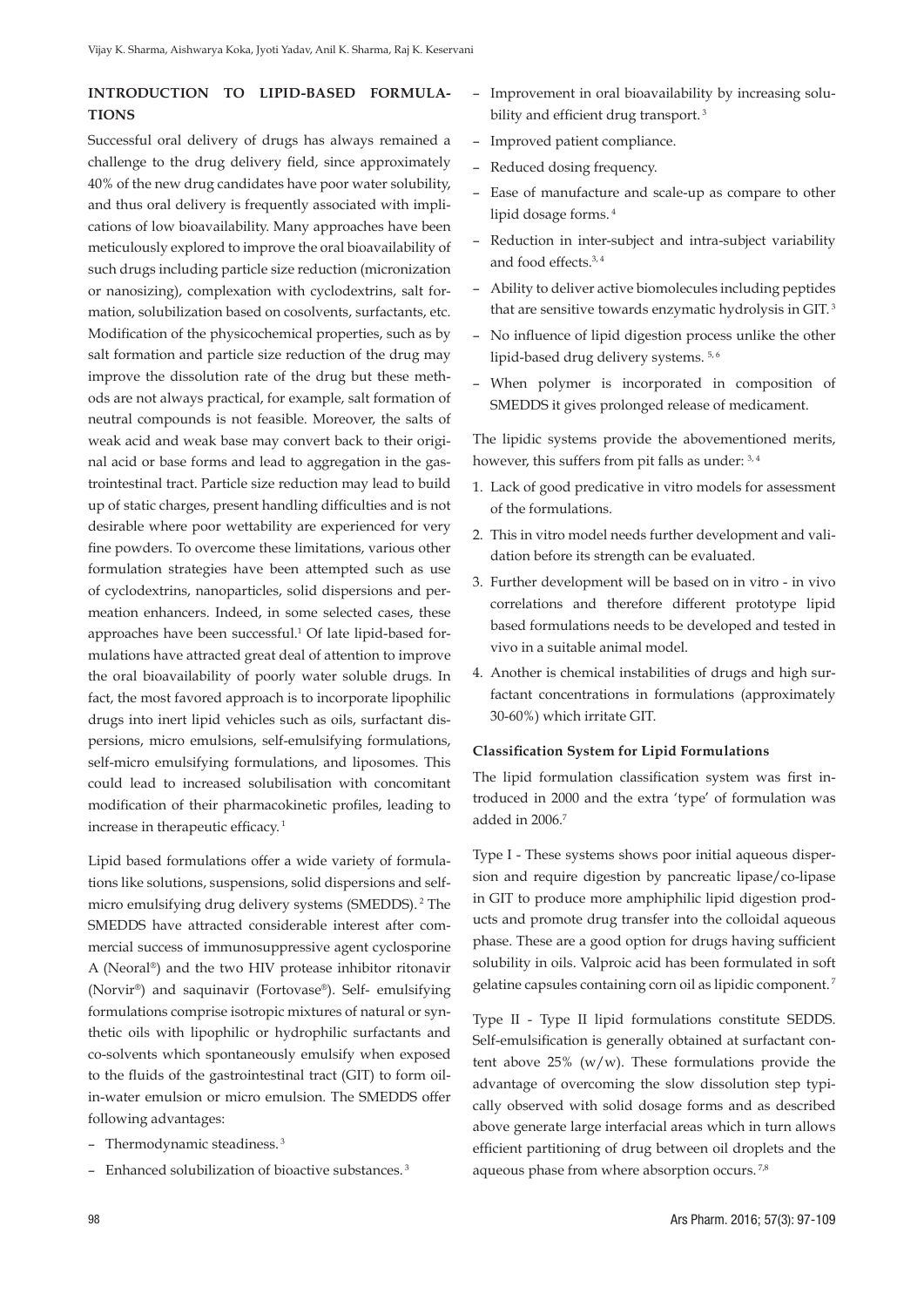Type III - Type III lipid based formulations, commonly referred to as self-micro emulsifying drug delivery systems (SMEDDS), are defined by inclusion of hydrophilic surfactant (HLB > 12) and co-solvent such as ethanol, poly ethylene glycol and propylene glycol. Type III formulation can be further segregated into type IIIA and type IIIB formulations in order to identify more hydrophilic systems (type IIIB) where the content of hydrophilic surfactant and co-surfactant increases and the lipid content reduces. Type IIIB formulations typically achieve greater dispersion rates when compared to type IIIA although the drug precipitation risk on dispersion of the formulation is higher given the lower lipid content.<sup>7</sup>

Type IV- These formulations commonly offer increased drug payloads when compared to the formulations containing simple glycerides lipids and also produce very fine dispersion when introduce in aqueous An example of type IV formulation is the current capsule formulation of the HIV protease inhibitor Amprenavir (Agenerase®) which contains TGPS as a surfactant and PEG 400 and PG as a cosolvent.<sup>7</sup>

#### **MECHANISM OF SELF-MICRON EMULSIFICATION**

According to Reiss, the energy required to increase the surface area of the dispersion for self-emulsification process bear less importance when compared to the entropy change that favours dispersion. Self- micron emulsifying process is related to the free energy.<sup>9</sup> That is free energy of the conventional emulsion is a direct function of the energy essential to create a new surface between the oil and water phases and can be described by the equation:

#### DG=S N p r 2s

Where, DG is the free energy related to the process, N is the number of droplets of radius r and s represents the interfacial energy. The emulsion is stabilized by emulsifying agents only after the two phases of emulsion is separated with respect to time to reduce the interfacial area. The emulsifying agent forms a monolayer of emulsion droplets, and hence reduces the interfacial energy, and providing a barrier to avoid coalescence. In the case of self-micron emulsifying systems, the free energy required to form the emulsion is either very low or positive, or negative.10 Emulsification requires very little input energy involves destabilization through contraction of local interfacial region.

#### **Phase Diagrams**

The microemulsion region is usually characterized by constructing ternary-phase diagrams. Three components are the basic requirement to form a microemulsion: an oil phase, an aqueous phase and a surfactant. If a co-surfactant is used, it may sometimes be represented at a fixed ratio to surfactant as a single component, and treated as a single «pseudo-component». The relative amounts of these three components can be represented in a ternary phase diagram. Gibbs phase diagrams can be used to show the influence of changes in the volume fractions of the different phases on the phase behaviour of the system. The three components composing the system are each found at an apex of the triangle, where their corresponding volume fraction is 100 %. Moving away from that corner reduces the volume fraction of that specific component and increases the volume fraction of one or both of the two other components. Each point within the triangle represents a possible composition of a mixture of the three components or pseudo-components, which may consist (ideally, according to the Gibbs' phase rule) of one, two or three phases. These points combine to form regions with boundaries between them, which represent the «phase behaviour» of the system at constant temperature and pressure.

The Gibbs phase diagram, however, is an empirical visual observation of the state of the system and may, or may not express the true number of phases within a given composition. Apparently clear single phase formulations can still consist of multiple iso-tropic phases (e.g. the apparently clear heptane/ Sodium bis (2-ethylhexyl) sulfosuccinate (AOT)/water microemulsions consists of multiple phases). Since these systems can be in equilibrium with other phases, many systems, especially those with high volume fractions of both the two immiscible phases, can be easily destabilised by anything that changes this equilibrium e.g. high or low temperature or addition of surface tension modifying agents. However, examples of relatively stable microemulsions can be found. It is believed that the mechanism for removing acid build up in car engine oils involves low water phase volume, water-in-oil (w/o) microemulsions. Theoretically, transport of the aqueous acid droplets through the engine oil to microdispersed calcium carbonate particles in the oil should be most efficient when the droplets are small enough to transport a single hydrogen ion (the smaller the droplets, the greater the number of droplets, the faster the neutralisation). Such microemulsions are probably very stable across a reasonably wide range of elevated temperature.<sup>11</sup>

#### **FORMULATION OF SMEDDS**

Upon dilution, the SMEDDS formulation immediately forms a clear dispersion and remains stable (Fig.1). The hydrophobic drug dispersed in the SMEDDS formulation remains solubilized it is absorbed. Efficient release of the drug from the formulation mainly depends on two factors, globule size and polarity of the droplets. In case of oil-in-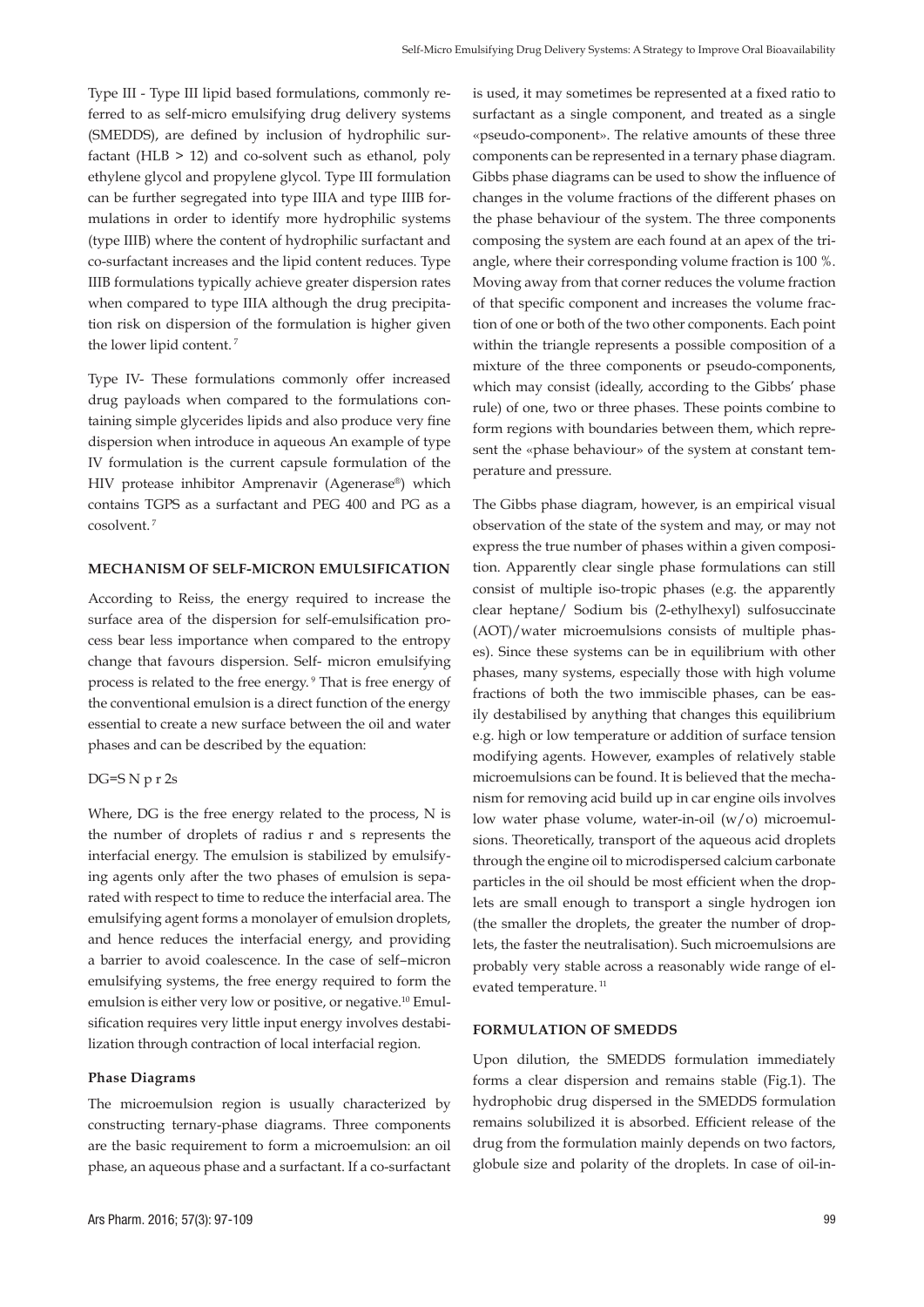water microemulsions, the polarities of oil droplets are not considerable, since the drug incorporated in the oil globules reach the capillaries. 12,13

The following parameters must be considered during the formulation of SMEDDS:

- 1. Solubility of the drug in different oil, surfactants and cosolvents.
- 2. Selection of oil, surfactant and cosolvent based on the solubility of the drug, and preparation of the phase diagram.



#### **Selection of suitable drug candidate**

Lipid based formulations offer a potential platform for improving oral bioavailability of drugs specially those belonging to Biopharmaceutical Classification System (BCS) class II and class IV. A primary indication of the potential utility of lipid based formulation can be obtained by assessing the drug lipophilicity (log P) and its solubility in pharmaceutically-acceptable lipid excipients, which should be sufficient to allow the entire dose of the drug to be administered in a single dosage unit. Another indicator of the potential for success of lipid based formulation is the observance of a strong positive food effect when the drug is administered with a fatty meal as opposed to dosing in the fasted.<sup>14</sup> For lipophilic drug compounds that exhibit dissolution dissolution-rate-limited absorption, SMEDDS can offer an improvement in rate and extent of absorption resulting in reproducible blood time profile. The systems SMEDDS usually provide advantage of increased drug loading capacity when compared with lipid solutions as the solubility of poorly water soluble drugs with intermediate partition coefficient (2<log P<4) are typically low in natural lipids and much greater in amphiphilic surfactants, co-surfactants and co-solvents.<sup>2</sup> The partition coefficient ( $log P$ ) is the prime criterion of designing lipid based systems. High log P (greater than 4) is desirable for lipidic systems. Next physicochemical criteria that play an important role are melting point and dose. Low melting point and low dose are desirable for development of lipidic systems (Table 1).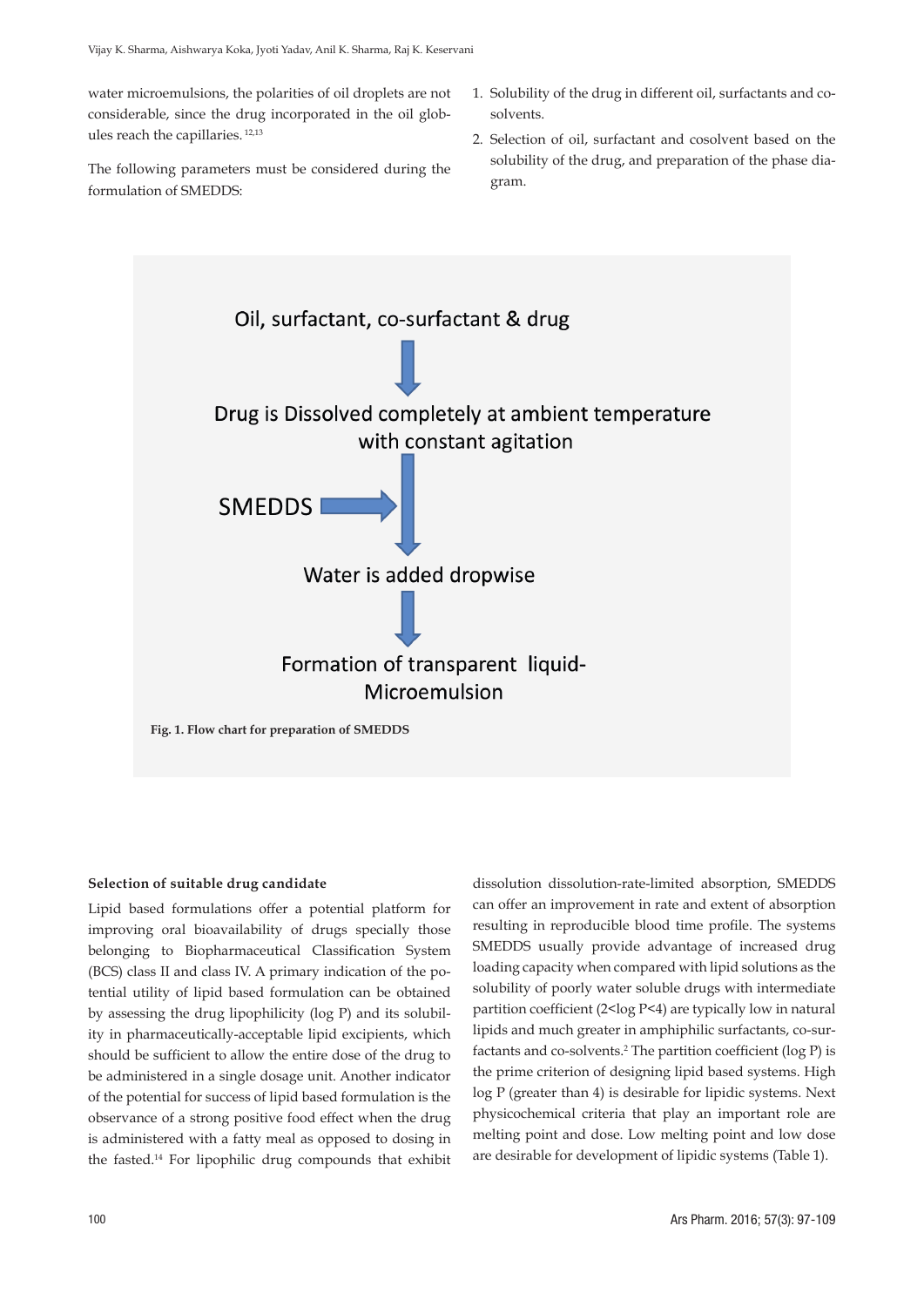| <b>BCS</b> class | <b>Aqueous solubility</b> | Membrane permeability | Hurdles overcome by SMEDDS                                                      |
|------------------|---------------------------|-----------------------|---------------------------------------------------------------------------------|
|                  | High                      | High                  | Enzymatic degradation, Gut wall<br>efflux                                       |
| $\mathbf{I}$     | Low                       | High                  | Solubilization, Bioavailability                                                 |
| Ш                | High                      | Low                   | Enzymatic degradation, Gut wall<br>efflux, Bioavailability                      |
| <b>IV</b>        | Low                       | Low                   | Solubilization Enzymatic degrada-<br>tion, Gut wall efflux Bioavail-<br>ability |

#### **Table 1. Applications of SMEDDS relevant to BCS Classification**

#### **Composition of SMEDDS**

SMEDDS formulations mainly comprise of the following substances:

#### *a) Lipids (Oils)*

Lipids are the important component of SMEDDS, as solubilization and access of the drug to the lymphatic circulation of poor water soluble drugs depend on the type and concentration of oil used in the formulation. Digestive lipids such as triglycerides, diglycerides, fatty acids, phospholipids, cholesterol and other lipids based on synthetic origin offer improvement in bioavailability of the drug in contrast to the non-digestible lipids with which reduced bioavailability may occur due to impairment in absorption caused by retention of the fraction of administered drug in the formulation itself. Lipids are generally insoluble in water and are often identified by their fatty acid composition, melting point, Hydrophilic-Lipophilic Balance (HLB), and solubility in non-polar organic solvents.15,16 Lipids with low HLB and high melting point are suitable for sustained release. Semi-solid excipients and those with high HLB serve as immediate release and bioavailability enhancement excipients. Lipid based excipients include dietary oils composed of medium (palm seed oil or coconut oil) or long chain triglycerides (corn, olive, peanut, sesame oil).

#### *b) Surfactants*

Selection of a surfactant is mainly governed by the following two factors: HLB and safety. In order to achieve high emulsifying property, the emulsifier used in SMEDDS for-

mulation should have high HLB and high hydrophilicity. This ensures immediate formation of oil-in-water droplets and rapid dispersion of formulation in aqueous media (e.g. gastrointestinal fluid). The drug dispersed in the SMEDDS formulation would remain solubilized for a prolonged period of time at site of absorption for efficient absorption, thus preventing precipitation of drug compound within GI lumen.17 Non-ionic surfactants are most widely recommended as they possess relatively high HLB value. Concentration of surfactant ranging in between 30% and 60% w/w form stable SMEDDS. Pharmaceutically acceptable surfactants include Cremophor® EL, Cremophor® RH40, Cremophor® RH60, polysorbate 80, various grades of gelucires, etc.

#### *c) Co-surfactants*

Pharmaceutically acceptable co-surfactants include polyethylene glycol 400, ethanol, propylene glycol. Lipid soluble solvents are used in the formulation of SMEDDS as they enable dissolution of large quantities of hydrophilic surfactants (Table 2). The lipid mixture with higher surfactant and co-surfactant: oil ratios lead to the formation of stable SMEDDS.18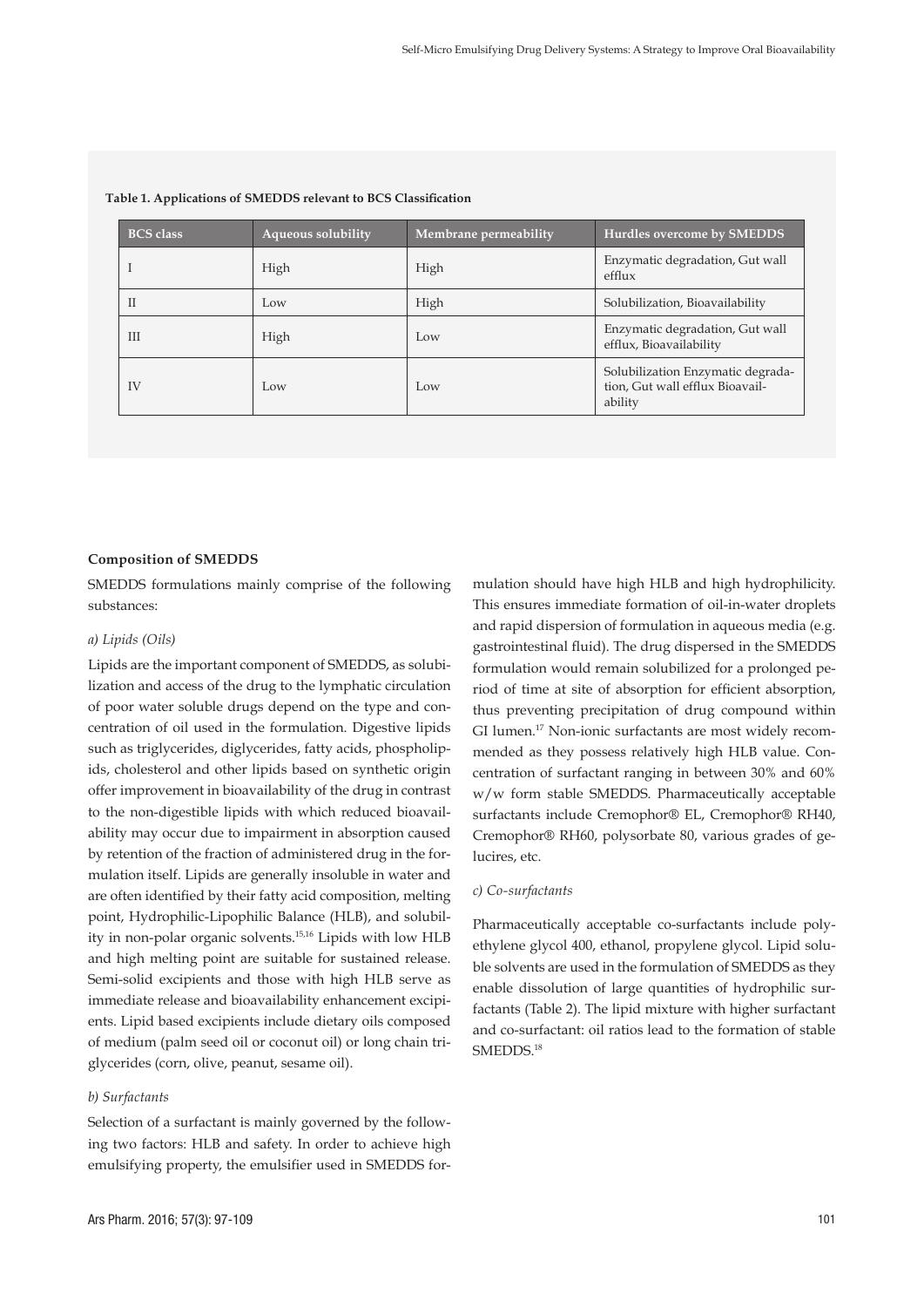| <b>Trade Name</b>            | <b>Chemical Name</b>                         | <b>HLB</b>                   | <b>Regulatory Status</b>                  |
|------------------------------|----------------------------------------------|------------------------------|-------------------------------------------|
| <b>LIPIDS</b>                |                                              |                              |                                           |
| Vegetable oil                | Long-chain TAG                               | $\qquad \qquad \blacksquare$ | Oral products, GRAS, FDA IIG              |
| Miglyol 812                  | Medium-chain TAG caprylic/<br>capric TAG     |                              | Oral products, GRAS, FDA IIG              |
| Tricaprylin                  | Medium-chain TAG                             | $\qquad \qquad -$            | $\overline{\phantom{a}}$                  |
| Labrafac CC                  | Caprylic/capric TG                           | $\overline{\phantom{a}}$     | $\overline{\phantom{a}}$                  |
| Ethyl oleate                 | Ethyl ester of 18:1 FA                       |                              | <b>FDA IIG</b>                            |
| Captex 355                   | Glycerol caprylate caprate                   | $\overline{a}$               | <b>GRAS, FDA IIG</b>                      |
| Isopropyl mysistate          | FA ester                                     | $\overline{a}$               | <b>FDAIIG</b>                             |
| Labrafac PG                  | PG dicaprylocaprate                          |                              | USFA, JSFA, EP                            |
| Peceol                       | Glyceryl mono-oleate                         | 3.3                          | GRAS, E47, 1EP, USP-NF, FDA IIG           |
| Maisine 35-1                 | Glyceryl mono-linoleate                      | $\overline{4}$               | Oral products, GRAS, EP, USP-NF, E471     |
| Imwitor 988                  | Caprylic/capric glycerides                   | 3.8                          | USP, Ph. Eur                              |
| Akoline MCM                  | Caprylic/capric glycerides                   | $5-6$                        | $\overline{\phantom{a}}$                  |
| Surfactants HLB<12           |                                              |                              |                                           |
| Tween 85                     | Polyoxyethylene (20) sorbitan<br>trioleate   | 11                           | <b>UK</b>                                 |
| Labrafil M1944CS             | Oleoyl macrogolglycerdies                    | $\overline{4}$               | EP,FDA IIG,USP-NF                         |
| Labrafil M2125CS             | Linoleoyl macrogolglycerides                 | $\overline{4}$               | EP,FDA IIG,USP-NF                         |
| Lauroglycol 90               | PG monolaurate                               | 5                            | USFA, FCC, EFA, USP-NF                    |
| <b>Surfactants HLB&gt;12</b> |                                              |                              |                                           |
| Vitamin E TPGS               | D-alpha-tocopheryl PEG 1000<br>succinate     | 13                           | Oral products                             |
| Cremophor EL                 | Polyoxyl 35 castor oil                       | $12 - 14$                    | Oral products, USP-NF, FDA IIG            |
| Cremophor RH 40              | Polyoxyl 40 hydrogenated cas-<br>tor oil     | 14-16                        | Oral products, USP-NF, FDA IIG            |
| Gelucire 44/14               | Lauroyl macrogolglycerides                   | 14                           | EP,USP-NF,FDA IIG                         |
| Labrasol                     | Caprylocaproyl macrogol<br>glycerides        | 14                           | EP,USP-NF,FDA IIG                         |
| Polysorbate 80/Tween 80      | Polyoxyethylene (20) sorbitan<br>monooleate  | 15                           | Oral products, GRAS, EP, USP-NF, FD A IIG |
| Polysorbate 20/Tween 20      | Polyoxyethylene (20) sorbitan<br>monolaurate | 16.7                         | Oral products, GRAS, EP, USP-NF, FDA IIG  |
| Co-solvents                  |                                              |                              |                                           |
| Ethanol                      | $\overline{\phantom{a}}$                     | $\overline{\phantom{m}}$     | Oral products, EP, USP-NF                 |
| PEG                          | PEG 300 and PEG 400                          | $\overline{a}$               | Oral products, EP, USP-NF                 |
| Transcutol P                 | Diethyl glycol monoethyl ether               | $\overline{\phantom{a}}$     | EP,FDA IIG                                |

# **Table 2. Examples of typical excipients used in SMEDDS formulations**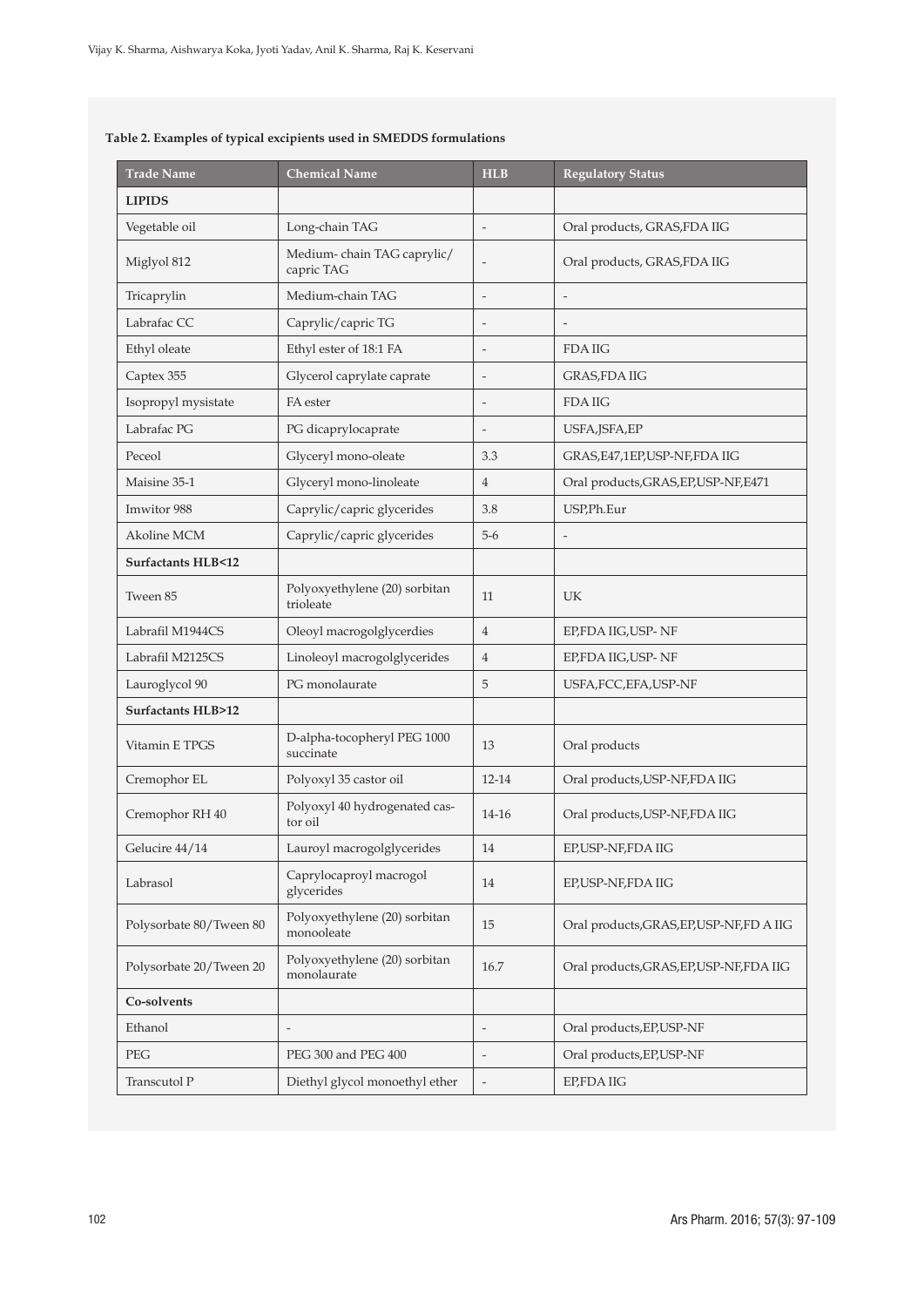## **CHARACTERISATION OF SMEDDS**

#### **Differential Scanning Calorimetry**

Differential scanning calorimetry for SMEDDS can be determined using DSC 60.Liquid sample and solid sample should be placed in aluminium pan and result can be recorded. The deviation from established thermal behavior could be determined by using DSC. This might be helpful to provide an idea about possible drug-excipient interactions.

#### **Fourier transform-infrared spectroscopy**

Fourier transform-infrared for SMEDDS can be determined using FT-IR. Liquid sample should be placed in the liquid sample holder and result can be recorded. This technique enables the researchers to find out presence of newly formed bonds between functional groups present in drug as well as selected excipients.

#### **Macroscopic evaluation**

Macroscopic evaluation analysis is carried out in order to observe the homogeneity of micro emulsion formulations. Any change in color and transparency or phase separation occurring during normal storage condition (37±2°C) is observed in optimized micro emulsion formulation. The uniformity of globule size ensures adequate drug distribution in the formulation.

#### **Visual assessment**

To assess the self-emulsification properties, formulation is introduced into 100 ml of water in a glass Erlenmeyer flask at 25°C and the contents were gently stirred manually. The tendency to spontaneously form a transparent emulsion is judged as good and it is judged bad when there is poor or no emulsion formation. Phase diagram is constructed identifying the good self-emulsifying region. The formation of transparent product may be taken as end point to declare accomplishment of preparation.

#### **Determination of self-emulsification time**

The emulsification time of SMEDDS is determined according to USP 22; dissolution apparatus about 2 mg of each formulation are added drop wise to 500 ml purified water at 37°C. Gentle agitation is provided by a standard stainless steel dissolution paddle rotating at 50 rpm. Emulsification time is assessed visually. This gives the formulator information regarding time lapsed during formulation.

#### **Solubility studies**

Unknown amount of selected vehicle is added to each cap vial containing an excess of drug, after sealing, the mixture is heated at 40°C in a water bath to facilitate the solubilization. Mixing of the system is performed using a vortex mixer. Formed suspensions are then shaken with a shaker at 25°C for 48 hours. After reaching equilibrium, each vial is centrifuged at 3000 rpm for 5 minutes, and excess insoluble drug is discarded by filtration using a membrane filter. The concentration of drug is quantified by U.V. spectrophotometer. The solubility is an important aspect while selection of excipients. Only the optimized selection of excipients may yield a transparent product.

#### **Transmittance test**

Stability of optimized micro emulsion formulation with respect to dilution is checked by measuring Transmittance through U.V. spectrophotometer (UV-1700 SHIMADZU), Transmittance of samples is measured at suitable wavelengths and for each sample three replicates assays were performed. This is done to see the impact of dilution on the prepared formulation.

#### **Droplet size determination**

It is a precise method for evaluation of stability the size of droplets is measured by photon-correlation spectroscopy (PSC) with Zetasizer. All measurements are carried out at scattering angle of 90°C and 25°C temperatures. Prior to measurement, microemulsion is diluted into two steps with pure water then it is filtered through a 0.22μm filter just before it is added to cuvette. At first it is diluted with equal amount of water. In second step the mixture if further diluted to appropriate concentration for the measurement. That depends on droplet size (usually diluted 100-200 times). The globule size measurement helps to maintain the size distribution in desired range. Any deviations from this call for further trials.

#### **Zeta potential measurement**

Zeta potential for micro emulsion is determined using Zetasizer HAS 3000. Samples are placed in clear disposable zeta cells and results are recorded. Before putting the fresh sample cuvettes are washed with the methanol and rinsed using the sample to be measured before each experiment. The zeta potential values represent the surface charge of the dispersed globules. The higher the value of zeta potential more the stability is. This may be because of repulsion caused by individual globules during random movements in the continuous medium.

#### **Stability**

#### *Temperature Stability*

Shelf life is a function of time and storage temperature is evaluated by visual inspection of the SMEDDS system at different time period. SMEDDS is diluted with purified water and to check the temperature stability of samples, they are kept at three different temperature range [2-8°C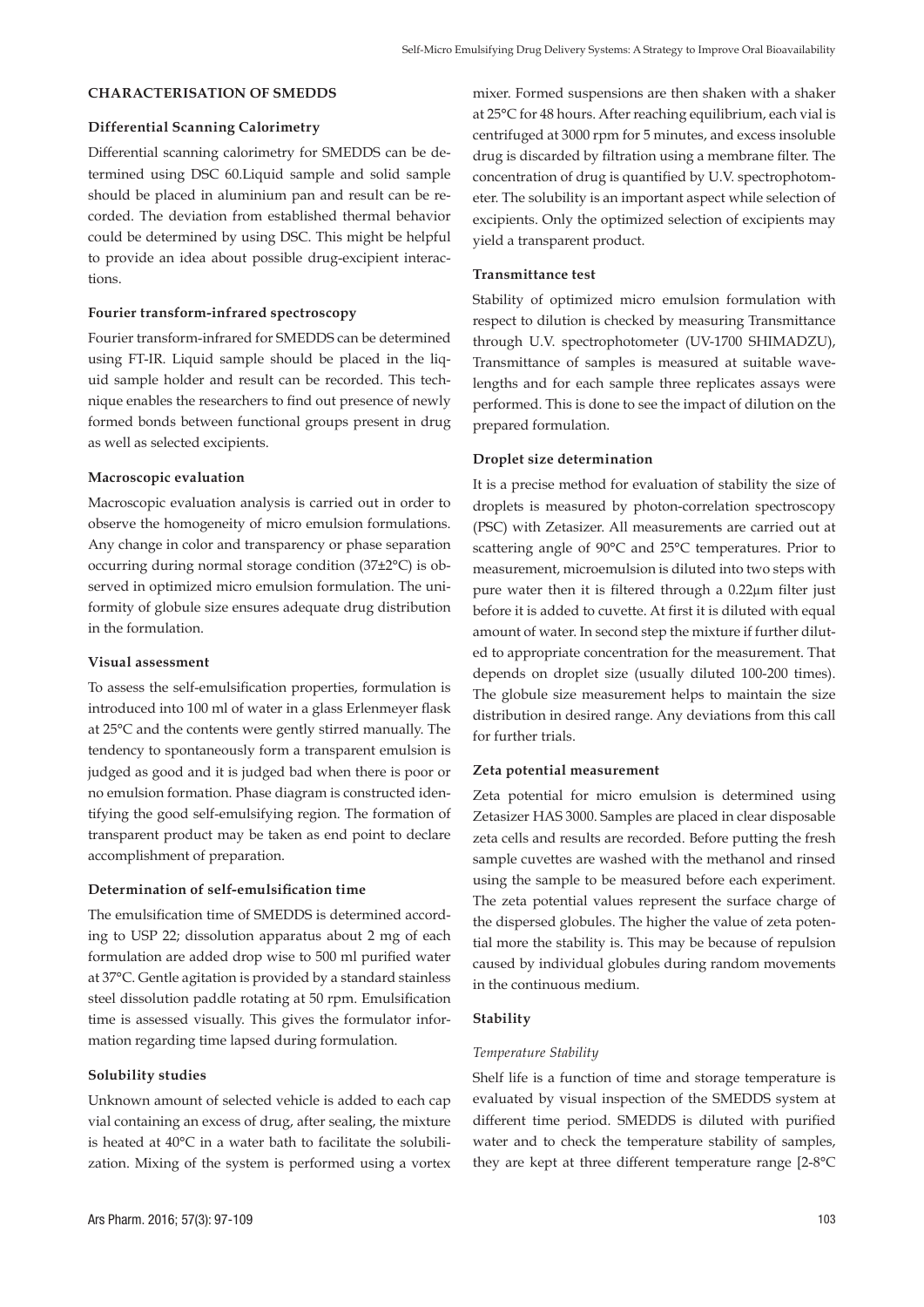(refrigerator), room temperature etc.] and observe for any evidence of phase separation, flocculation or precipitation so that an appropriate storage condition may be prescribed for the developed product.

#### *Centrifugation*

In order to estimate metastable system, the optimized SMEDDS formulation is diluted with purified distilled water. Then micro emulsion is centrifuged at 1000 rpm for 15 minute at 0°C and observed for any change in homogeneity of micro emulsions. This indicates the stability of product upon dilution.

# **In vitro drug release**

The quantitative in vitro release test is performed in 900 ml purified distilled water, which is based on USP 24 method. SMEDDS is placed in dialysis bag during the release period to compare the release profile with other pharmaceutical dosage forms.10 ml of sample solution is withdrawn at predetermined time intervals, filtered through 0.45 μ membrane filter, dilute suitably and analyzed spectrophotometrically. Equal amount of fresh dissolution medium is replaced immediately after withdrawal of test sample. Percent drug dissolved at different time interval is calculated. The drug release studies are performed to assess the dissolution pattern of the formulation in selected medium. The drug release data are further subjected to various kinetic models such as zero order, first order, Korsemeyer, Higuchi's equation etc. in order to determine mechanism of drug release.

# **SOLID SELF-MICRON EMULSIFYING DRUG DELIV-ERY SYSTEMS (S-SMEDDS)**

SMEDDS can exist in either liquid or solid states. SMEDDS are usually, however, limited to liquid dosage forms, because many excipients used in SMEDDS are not solids at room temperature. Given the advantages of solid dosage forms, S-SMEDDS have been extensively exploited in recent years, as they frequently represent more effective alternatives to conventional liquid SMEDDS. From the perspective of dosage forms, S-SMEDDS mean solid dosage forms with self-emulsification properties. S-SMEDDS focus on the incorporation of liquid/semisolid SME ingredients into powders/nanoparticles by different solidification techniques (e.g. adsorptions to solid carriers, spray drying, melt extrusion, nanoparticles technology, and so on). Such powders/nanoparticles, which refer to SE nanoparticles<sup>19</sup> dry emulsions/solid dispersions, are usually further processed into other solid SE dosage forms, or, alternatively, filled into capsules (i.e. SME capsules). SME capsules also include those capsules into which liquid/semisolid SMEDDS are directly filled without any solidifying excipients. To some extent, S-SMEDDS are combinations of SMEDDS and solid dosage forms, so many properties of S-SMEDDS (e.g. excipients selection, specificity, and characterization) are the sum of the corresponding properties of both SMEDDS and solid dosage forms. For instance, the characterizations of SME pellets contain not only the assessment of self-emulsification, but also friability, surface roughness, and so on. In the 1990s, S-SMEDDS were usually in the form of SME capsules, SME solid dispersions and dry emulsions, but other solid SME dosage forms have emerged in recent years, such as SME pellets/tablets, SME microspheres/nanoparticles and SME suppositories/implants. The merits of S-SMEDDS are as follows:

- Spontaneous formation
- Ease of manufacture
- Thermodynamic stability and
- Improved solubilization of bioactive materials
- More consistent temporal profiles of drug absorption
- Greater bioavailability
- less drug need to be used
- For many drugs taken by mouth
- Faster release rates and it improve the drug acceptance by consumers
- Selective drug targeting toward a specific absorption window in the GI tract and
- Drug protection from the hostile environment in the gut
- Thus, for lipophilic drug compounds that exhibit dissolution rate limited absorption
- These systems may offer an improvement in the rate and extent of absorption and result in more reproducible blood time profiles
- This may lower cost

# **Solidification techniques for transforming liquid/semisolid SMEDDS to S-SMEDDS**

Capsule filling with liquid and semisolid self-emulsifying formulations: Capsule filling is the simplest and the most common technology for the encapsulation of liquid or semisolid SE formulations for the oral route. For semisolid formulations, it is a four-step process:

- i. heating of the semisolid excipient to at least 200°C above its melting point;
- ii. Incorporation of the active substances (with stirring);
- iii.Capsule filling with the molten mixture and
- iv. Cooling to room temperature.

For liquid formulations, it involves a two-step process: filling of the formulation into the capsules followed by sealing of the body and cap of the capsule, either by banding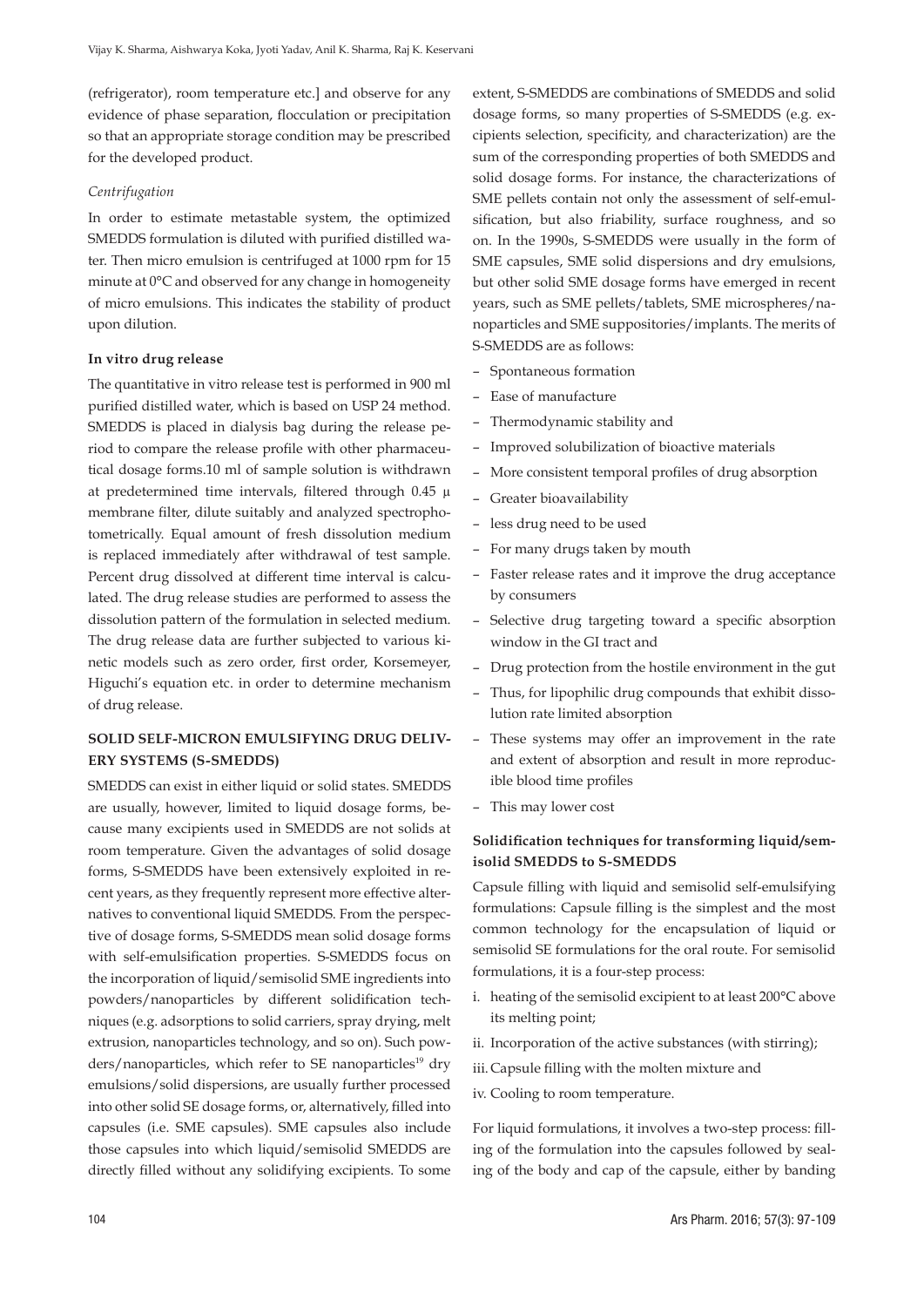or by microspray sealing.<sup>20</sup> In parallel with the advances in capsule technology proceeding, liquid OROS® technology has been designed for controlled delivery of insoluble drug substances or peptides. This system is based on osmotic principles and is a liquid SME formulation system. It consists of an osmotic layer, which expands after coming into contact with water and pumps the drug formulation through an orifice in the hard or soft capsule.<sup>21</sup> A primary consideration in capsule filling is the compatibility of the excipients with the capsule shell. The advantages of capsule filling are simplicity of manufacturing; suitability for low-dose highly potent drugs and high drug loading (up to 50%  $(w/w)$  potential.

### a) Spray drying

Essentially, this technique involves the preparation of a formulation by mixing lipids, surfactants, drug, solid carriers, and solubilization of the mixture before spray drying. The solubilized liquid formulation is then atomized into a spray of droplets. The droplets are introduced into a drying chamber, where the volatile phase (e.g. the water contained in an emulsion) evaporates, forming dry particles under controlled temperature and airflow conditions. Such particles can be further prepared into tablets or capsules. The atomizer, the temperature, the most suitable airflow pattern and the drying chamber design are selected according to the drying characteristics of the product and powder specification.<sup>22</sup>

#### b) Adsorption to solid carriers

Free flowing powders may be obtained from liquid SME formulations by adsorption to solid carriers. The adsorption process is simple and just involves addition of the liquid formulation onto carriers by mixing in a blender. The resulting powder may then be filled directly into capsules or, alternatively, mixed with suitable excipients before compression into tablets. A significant benefit of the adsorption technique is good content uniformity. A formulation of Liquid SMEDDS which is converted to Solid SMEDDS using maltodextrin as a solid carrier is represented in Fig. 2. SMEDDS can be adsorbed at high levels (up to  $70\%$  (w/w)) onto suitable carriers.<sup>23</sup> Solid carriers can be micro porous inorganic substances, high surface-area colloidal inorganic adsorbent substances, cross-linked Polymers or Nanoparticle adsorbents, for example, silica, silicates, magnesium trisilicate, magnesium hydroxide, talcum crospovidone, cross-linked sodium carboxymethyl cellulose and cross linked polymethyl methacrylate. Cross-linked polymers create a favorable environment to sustain drug dissolution and also assist in slowing down drug reprecipitation. Nanoparticle adsorbents comprise porous silicon dioxide, carbon nanotubes, carbon nanohorns, fullerene, charcoal and bamboo charcoal.<sup>24</sup>



**Fig. 2. Liquid SMEDDS versus Solid SMEDDS before and After Dilution with Water**

#### c) Melt granulation

Melt granulation is a process in which powder agglomeration is obtained through the addition of a binder that melts or softens at relatively low temperatures. As a 'one-step' operation, melt granulation offers several advantages compared with conventional wet granulation, since the liquid addition and the subsequent drying phase are omitted. Moreover, it is also a good alternative to the use of solvent. The main parameters that control the granulation process are impeller speed, mixing time, binder particle size, and the viscosity of the binder. A wide range of solid and semisolid lipids can be applied as meltable binders. There into, Gelucire1, a family of vehicles derived from the mixtures of mono-/di-/tri-glycerides and polyethylene glycols (PEG) esters of fatty acids, is able to further increase the dissolution rate compared with PEG usually used before, probably owing to its SME property.<sup>25</sup> Other lipid based excipients evaluated for melt granulation to create solid SMES include lecithin, partial glycerides, or polysorbates. The melt granulation process was usually used for adsorbing SMES (lipids, surfactants, and drugs) onto solid neutral carriers (mainly silica and magnesium alumina metasilicate).<sup>26, 27</sup>

#### d) Melt extrusion/extrusion Spheronization

Melt extrusion is a solvent-free process that allows high drug loading (60%), as well as content uniformity. Extrusion is a procedure of converting a raw material with plastic properties into a product of uniform shape and density, by forcing it through a die under controlled temperature,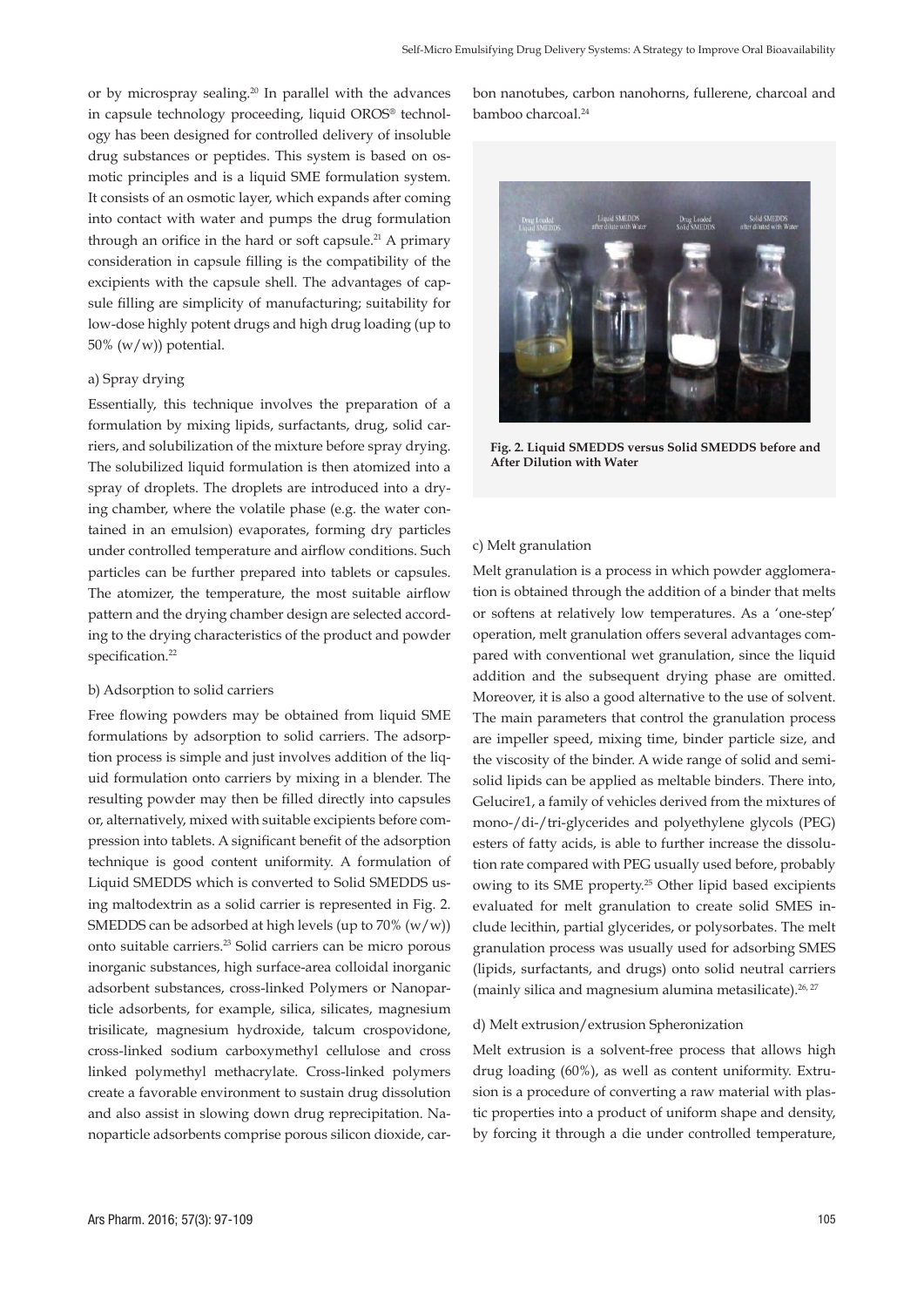product flow, and pressure conditions.<sup>28</sup> The size of the extruder aperture will determine the approximate size of the resulting spheroids. The extrusion-spheronization process is commonly used in the pharmaceutical industry to make uniformly sized spheroids (pellets).

The extrusion–spheronization process requires the following steps: Dry mixing of the active ingredients and excipients to achieve a homogeneous powder; wet massing with binder; extrusion into a spaghetti-like extrudate; spheronization from the extrudate to spheroids of uniform size; drying; sifting to achieve the desired size distribution and coating (optional). In the wet masses comprising SMES (Polysorbate 80 and mono-/di-glycerides), lactose, water and MCC, the relative quantities of SMES and water had a significant effect on the extrusion force, size spread, disintegration time, and surface roughness of pellets. Studies suggested that the maximum quantity of this SMES that can be solidified by extrusion spheronization occupies 42% of the dry pellet weight.<sup>29</sup> Generally, the higher the water level, the longer the disintegration time.<sup>30</sup> The rheological properties of wet masses may be measured by an extrusion capillary. It has been shown that SMEs containing wet mass with a wide range of rheological characteristics can be processed, but a single rheological parameter cannot be used to provide complete characterization of how well it can be processed by extrusion-spheronization.<sup>31</sup> Applying extrusion-spheronization, SME pellets of diazepam and progesterone and bi-layered cohesive SME pellets have been prepared.<sup>32, 33</sup>

#### **Dosage form development of S-SMEDDS**

#### *Dry emulsions*

Dry emulsions are powders from which emulsion spontaneously occurs in vivo or when exposed to an aqueous solution. Dry emulsions can be useful for further preparation of tablets and capsules. Dry emulsion formulations are typically prepared from oil/ water (O/W) emulsions containing a solid carrier (lactose, maltodextrin, and so on) in the aqueous phase by rotary evaporation<sup>34</sup>, freeze-drying<sup>35</sup> or spray drying.36, 37 Myers and Shively obtained solid state glass emulsions in the form of dry 'foam' by rotary evaporation, with heavy mineral oil and sucrose. Such emulsifiable glasses have the advantage of not requiring surfactant. In freeze-drying, a slow cooling rate and the addition of amorphous cryoprotectants have the best stabilizing effects, while heat treatment before thawing decreases the stabilizing effects. The technique of spray drying is more frequently used in preparation of dry emulsions.<sup>38</sup> The O/W emulsion was formulated and then spray-dried to remove the aqueous phase. The most exciting finding in this field ought to be the newly developed enteric-coated dry emulsion formulation, which is potentially applicable for the oral delivery of peptide and protein drugs. This formulation consisted of a surfactant, a vegetable oil, and a pHresponsive polymer, with lyophilisation used.

#### *Self-micron emulsifying capsules*

After administration of capsules containing conventional liquid SME formulations, microemulsion droplets form and subsequently disperse in the GI tract to reach sites of absorption. However, if irreversible phase separation of the microemulsion occurs, an improvement of drug absorption cannot be expected. For handling this problem, sodium dodecyl sulfate was added into the SME formulation.<sup>39</sup> With the similar purpose, the supersaturable SMEDDS was designed, using a small quantity of HPMC (or other polymers) in the formulation to prevent precipitation of the drug by generating and maintaining a supersaturated state in vivo. This system contains a reduced amount of a surfactant, thereby minimizing GI side effects.<sup>40, 41</sup> Besides liquid filling, liquid SE ingredients also can be filled into capsules in a solid or semisolid state obtained by adding solid carriers (adsorbents, polymers, and so on). As an example, a solid PEG matrix can be chosen. The presence of solid PEG neither interfered with the solubility of the drug, nor did it interfere with the process of self-micro emulsification upon mixing with water.42, 43 Oral administration of SME capsules has been found to enhance patient compliance compared with the previously used parenteral route. For instance, low molecular weight heparin (LMWH) used for the treatment of venous thromboembolism was clinically available only via the parenteral route. So, oral LMWH therapy was investigated by formulating it in hard capsules. LMWH was dispersed in SMEDDS and thereafter the mixture was solidified to powders using three kinds of adsorbents: micro porous calcium silicate; magnesium aluminium silicate and silicon dioxide. Eventually these solids were filled into hard capsules.<sup>44</sup> In another study, such adsorbents were also applied to prepare SME tablets of gentamicin that, in clinical use, was limited to administration as injectable or topical dosage forms.

#### *Self- micron emulsifying sustained/controlled-release tablets*

Combinations of lipids and surfactants have presented great potential of preparing SME tablets that have been widely researched. In order to reduce significantly the amount of solidifying excipients required for transformation of SEDDS into solid dosage forms, a gelled SMEDDS has been developed, colloidal silicon dioxide (Aerosil 200) was selected as a gelling agent for the oil-based systems, which served the dual purpose of reducing the amount of required solidifying excipients and aiding in slowing down of the drug release. SE tablets are of great utility in obviat-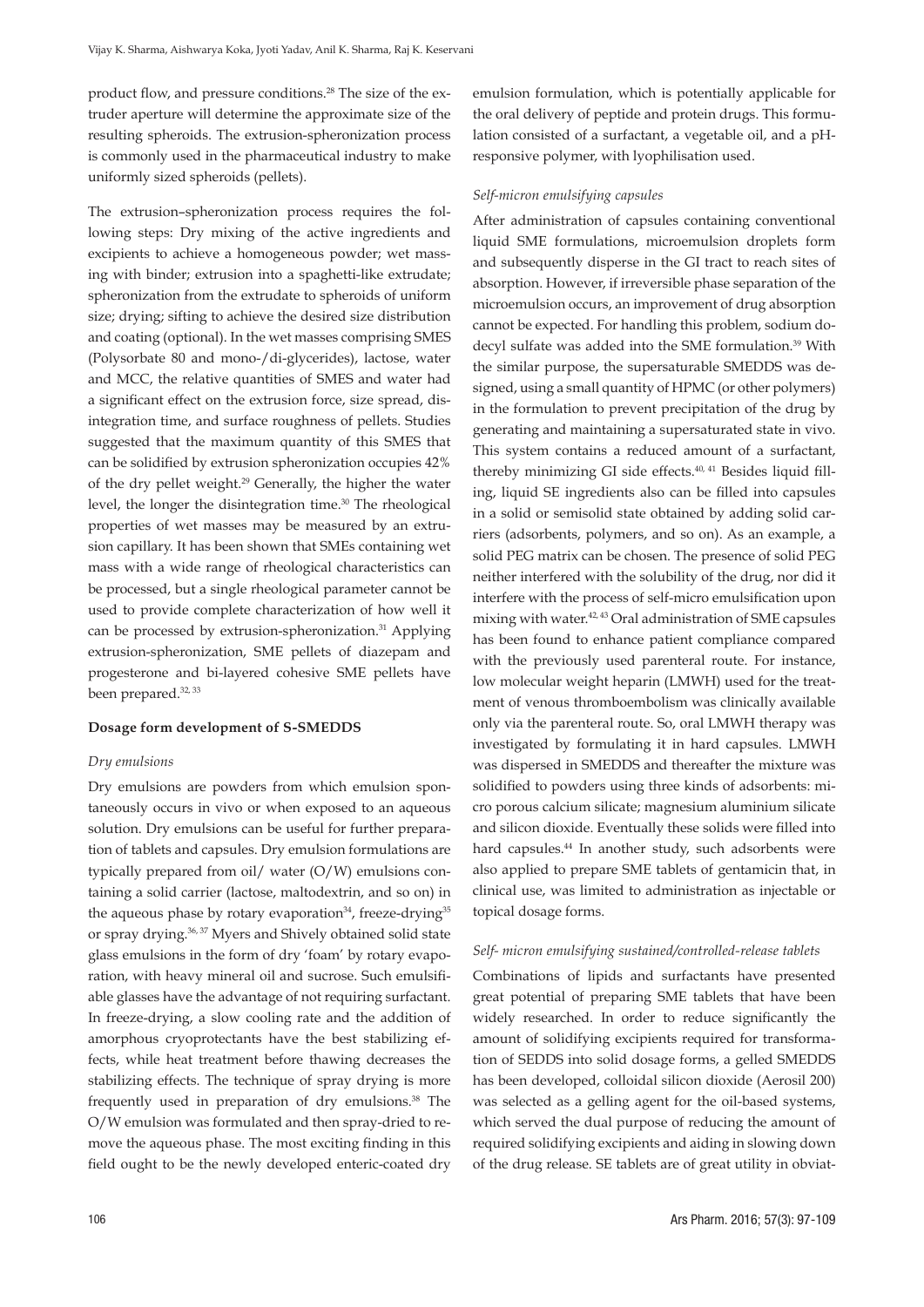ing adverse effect for example; SE tablets may increase its penetration efficacy through the GI mucosal membranes, potentially reducing GI bleeding. The resultant SME tablets consistently maintained a higher active ingredient concentration in blood plasma over the same time frame compared with a non-emulsifying tablet.45 The newest advance in the research field of SME tablet is the SME osmotic pump tablet, where the elementary osmotic pump system was chosen as the carrier of SMES. This system has outstanding features such as stable plasma concentrations and controllable drug release rate, allowing a bioavailability of 156.78% relative to commercial carvedilol tablets.<sup>46</sup>

#### *Self- micro emulsifying sustained/controlled-release pellets*

Pellets, as a multiple unit dosage form, possess many advantages over conventional solid dosage forms, such as flexibility of manufacture, reducing intrasubject and intersubject variability of plasma profiles and minimizing GI irritation without lowering drug bioavailability.<sup>47</sup> Thus, it is very appealing to combine the advantages of pellets with those of SMEDDS by SME pellets.

#### *Self- micron emulsifying solid dispersions*

Although solid dispersions could increase the dissolution rate and bioavailability of poorly water-soluble drugs, some manufacturing difficulties and stability problems existed. Excipients have the potential to increase further the absorption of poorly water-soluble drugs relative to previously used PEG solid dispersions and may also be filled directly into hard gelatin capsules in the molten state, thus obviating the former requirement for milling and blending before filling. SME excipients like Gelucire1 44/14, Gelucire150/02, Labrasol1, Transcutol1 and TPGS (tocopheryl polyethylene glycol 1000 succinate) have been widely used in this field.48-51

#### *Self- micron emulsifying suppositories*

Some investigators proved that S-SMEDDS could increase not only GI adsorption but also rectal/vaginal adsorption.<sup>52</sup> For example Glycyrrhizin, which is given by the oral route, barely achieves therapeutic plasma concentrations, can obtain satisfactory therapeutic levels for chronic hepatic diseases by either vaginal or rectal SME suppositories.

#### *Self- micron emulsifying implants*

Research into SME implants has greatly enhanced the utility and application of S-SMEDDS. As an example, 1,3bis (2-chloroethyl)-1- nitrosourea is a chemotherapeutic agent used to treat malignant brain tumours. However, its effectiveness was hindered by its short half-life. In order to enhance its stability compared with that released from poly (d, l-lactide-co-glycolide) (PLGA) wafer implants, SMES was formulated. Such wafers had higher in vitro antitumor activity and were less susceptible to hydrolysis.<sup>53</sup>

| S. No.         | Drug                     | Category               | System        |
|----------------|--------------------------|------------------------|---------------|
| 1              | Paclitaxel               | Anticancer             | <b>SMEDDS</b> |
| $\overline{2}$ | Fenofibrate, Fluvastatin | Antihyperlipidemic     | <b>SMEDDS</b> |
| 3              | Rapamycin, Cyclosporin   | Immunosuppresive       | <b>SMEDDS</b> |
| $\overline{4}$ | Nifedipine               | Antihypertensive       | <b>SMEDDS</b> |
| 5              | Ibuprofen, Naproxen      | Analgesic              | <b>SMEDDS</b> |
| 6              | Tipranavir               | Anti-HIV               | <b>SMEDDS</b> |
| 7              | Progesterone,            | Hormones               | <b>SMEDDS</b> |
| 8              | Vitamins (A,D,E,K)       | Nutritional supplement | <b>SMEDDS</b> |
| 9              | Acyclovir                | Antiviral              | <b>SMEDDS</b> |
| 10             | Melatonin                | Immunomodulatory       | <b>SMEDDS</b> |

**Table 3. Bioavailability enhancement of some drugs using micron emulsion technology**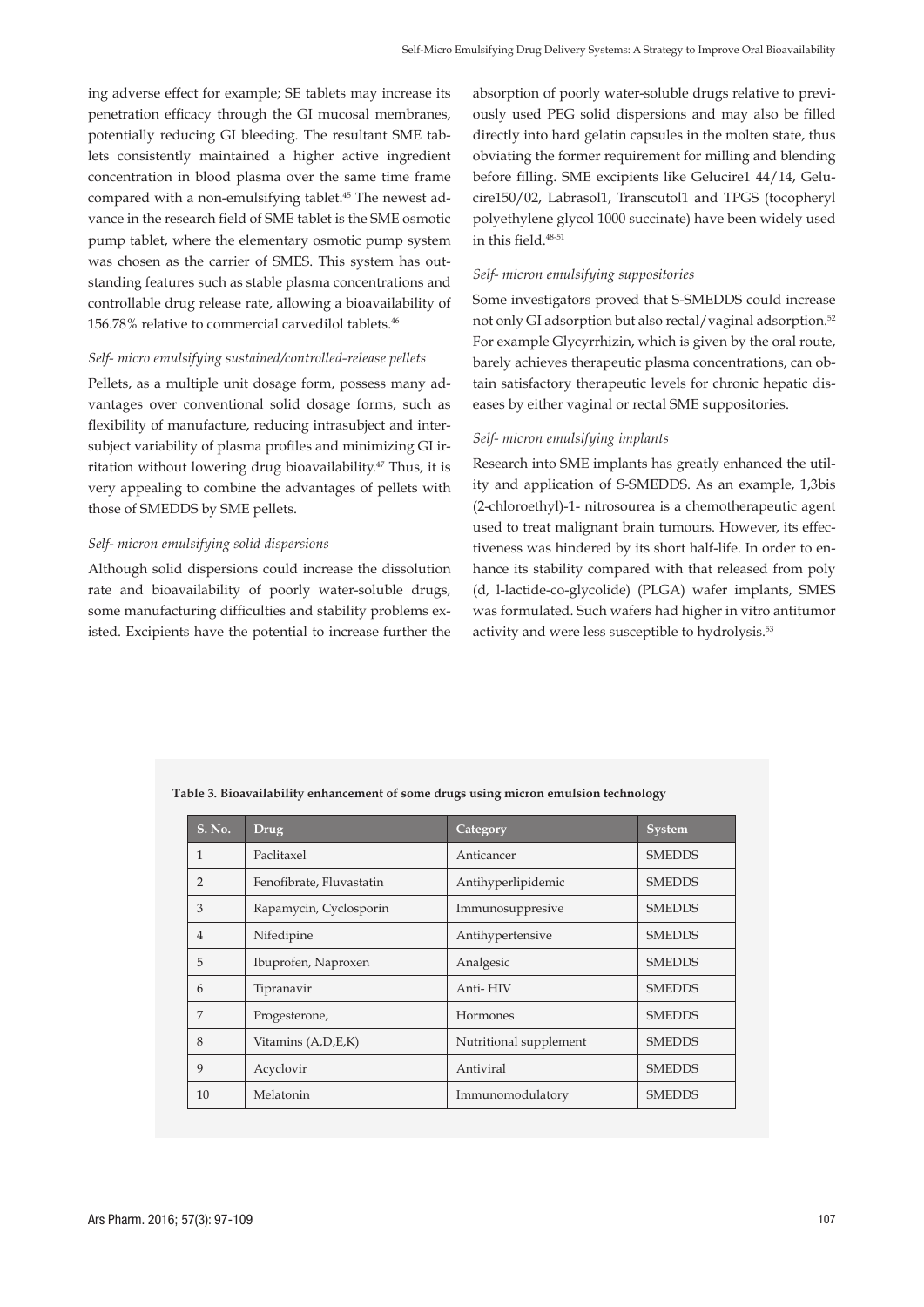# **CONCLUSIONS**

SMEDDS are a promising approach for the formulation of drugs with poor aqueous solubility. The oral delivery of hydrophobic drugs can be made possible by SMEDDS, which have been shown to substantially improve oral Bioavailability. As mentioned above, numerous studies have confirmed that SMEDDS substantially improved solubility/dissolution, absorption and bioavailability of poorly water-soluble drugs; some of such drugs are listed in Table 3. As improvements or alternatives of conventional liquid SMEDDS, S-SMEDDS are superior in reducing production cost, simplifying industrial manufacture, and improving stability as well as patient compliance. Most importantly, S-SMEDDS are very flexible to develop various solid dosage forms for oral and parenteral administration. Moreover, GI irritation is avoidable and controlled/sustained release of drug is achievable. There is still a long way to go, however, before more solid SME dosage forms (except for SME capsules) appear on the market. Because there exist some fields of S-SMEDDS to be further exploited, such as studies about human bioavailability and correlation of in vitro/in vivo.

#### **REFERENCES**

- 1. Talegaonkar S, Azeem A, Ahmad FJ, Khar RK, Pathan SA, Khan ZI. Microemulsions: A Novel Approach to Enhanced Drug Delivery. Recent Pat Drug Deliv Formul. 2008; 2:238- 257.
- 2. Pouton CW. Lipid formulations for oral administration of drugs: non-emulsifying, self-emulsifying and self-microemulsifying' drug delivery systems. Eur J Pharm Sci. 2000; 11 Suppl 2: S93-8.
- 3. Jaiswal P, Aggrewal G, Kaur A. Bioavailability enhancement of poorly soluble drugs by SMEDDS- A review. J Drug Deliv Ther. 2013; 3(1): 98-109.
- 4. Shukla JB, Koli AR, Ranch KM, Parikh RK. Self microemulsifying drug delivery system. Int J Pharm Pharm Sci. 2010;1(2): 13-33.
- 5. Kumar A, Sharma S, Kamble R. Self emulsifying drug delivery system (SEDDS): future aspects. Int J Pharm Pharm Sci. 2010; 2(4): 7-13.
- 6. Verma A, Singh MK, Kumar B. Development and characterization of Flutamide containing self micro emulsifying drug delivery system (SMEDDS). Int J Pharm Pharm Sci. 2011;3(4): 60-65.
- 7. Shukla P, Prajapati SK, Sharma U, Shivhare S. A review on self micro emulsifying drug delivery system: An approach to enhance the oral bioavailability of poorly water soluble drugs. IRJP. 2012; 3(9): 16.
- 8. Bansal AK, Sarpal K, Pawar YB. Self emulsifying drug delivery systems: A strategy to improve oral bioavailability.CRIPS. 2010; 11(3): 4249.
- 9. Reiss H. Entropy-induced dispersion of bulk liquids. J Colloids Interface Sci. 1975; 53: 61-70.
- 10. Prince LM. Microemulsions. Marcel Dekker, New York, 1974.
- 11. Turner SR, Siano DB, Bock J. A Microemulsion Process for Producing Acrylamide-Alkyl Acrylamide Copolymers. U. S. Patent 1985; 4: 521-580.
- 12. Bates TR, Sequeria JA. Bioavailability of micronized Griseofulvin from corn oil in water emulsion, aqueous suspension and commercial tablet form in humans. J. Pharm. Sci. 1975; 64(5): 793-797.
- 13. Gershanik T, Benita S. Self-dispersing lipid formulations for improving oral absorption of lipophilic drugs. Eur. J. Pharm. Biopharm. 2012; 188-199.
- 14. Hauss DJ. Oral lipid-based formulations. Adv Drug Deliv Rev. 2007; 59: 667-76.
- 15. Chambin O, Janin V. Interest of multifunctional lipid excipients: case of Gelucire® 44/14. Drug Dev Ind Pharm. 2005; 31: 527-534.
- 16. Charman WN, Porter CJ. Physiochemical and physiological mechanisms for the effects of food on drug absorption: The role of lipids and pH. J Pharm. Sci. 1997; 86(3): 269-282.
- 17. Chaudhary B, Maheshwari K. Self-emulsifying drug delivery system: a novel approach for enhancement of bioavailability. J Pharm. Sci. Biosci. 2011; 31-36.
- 18. Gershanik T, Benita S. Self-dispersing lipid formulations for improving oral absorption of lipophilic drugs. Eur. J. Pharm. Biopharm. 2012; 188-199.
- 19. Attama AA and Mpamaugo VE. Pharmacodynamics of piroxicam from self-emulsifying lipospheres formulated with homolipids extracted from Capra hircus. Drug Deliv. 2006;13:133-137.
- 20. Jannin V, *et al.*. Approaches for the development of solid and semi-solid lipid-based formulations. Adv Drug Deliv Rev. 2008; 60:734-746.
- 21. Dong L. *et al.*. A novel osmotic delivery system, L-OROS SOFTCAP. Proceedings of the International Symposium on Controlled Release of Bioactive Materials. 2000;July, Paris (CD ROM).
- 22. Yi T, Wan J, Xu H,Yang X. A new solid self-microemulsifying formulation prepared by spray-drying to improve the oral bioavailability of poorly water soluble drugs. Eur J Pharm Biopharm. 2008;70:439-444.
- 23. Ito Y, *et al.*. Oral solid gentamicin preparation using emulsifier and adsorbent. J Control Release. 2005; 105: 23-31. 18.